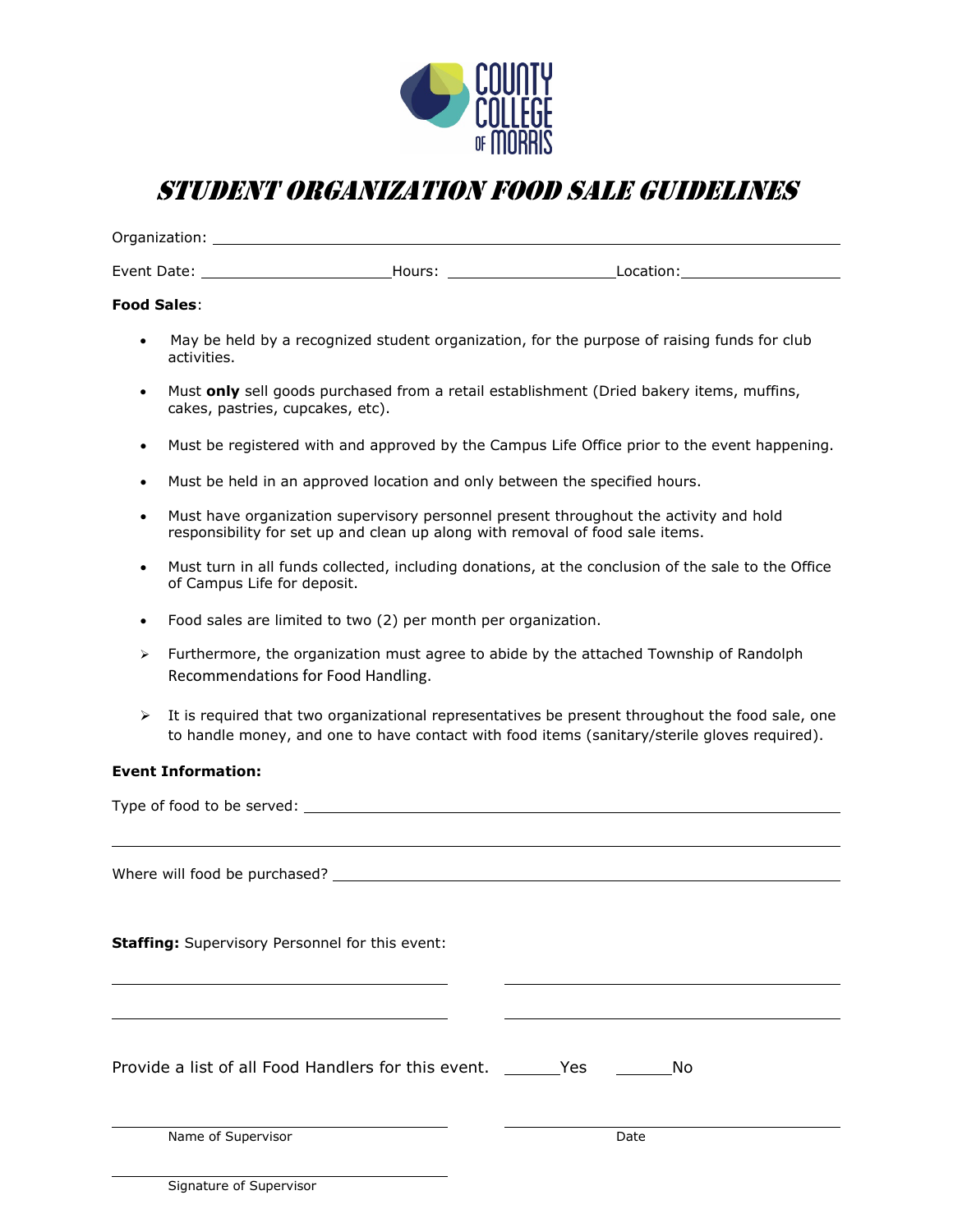# FOOD Sale Guidelines

|  |                                                                       | Event Date: ___________________________Hours: _________________________Location:____________________ |
|--|-----------------------------------------------------------------------|------------------------------------------------------------------------------------------------------|
|  | Listing of all members (members must be currently enrolled students): |                                                                                                      |
|  |                                                                       |                                                                                                      |
|  |                                                                       |                                                                                                      |
|  |                                                                       |                                                                                                      |
|  |                                                                       |                                                                                                      |
|  |                                                                       |                                                                                                      |
|  |                                                                       |                                                                                                      |
|  |                                                                       |                                                                                                      |
|  |                                                                       |                                                                                                      |
|  |                                                                       |                                                                                                      |
|  |                                                                       |                                                                                                      |
|  |                                                                       |                                                                                                      |
|  |                                                                       |                                                                                                      |
|  |                                                                       |                                                                                                      |
|  |                                                                       |                                                                                                      |
|  |                                                                       |                                                                                                      |
|  |                                                                       |                                                                                                      |
|  |                                                                       |                                                                                                      |
|  |                                                                       |                                                                                                      |
|  |                                                                       |                                                                                                      |
|  |                                                                       |                                                                                                      |
|  |                                                                       |                                                                                                      |
|  |                                                                       |                                                                                                      |
|  |                                                                       |                                                                                                      |
|  |                                                                       |                                                                                                      |